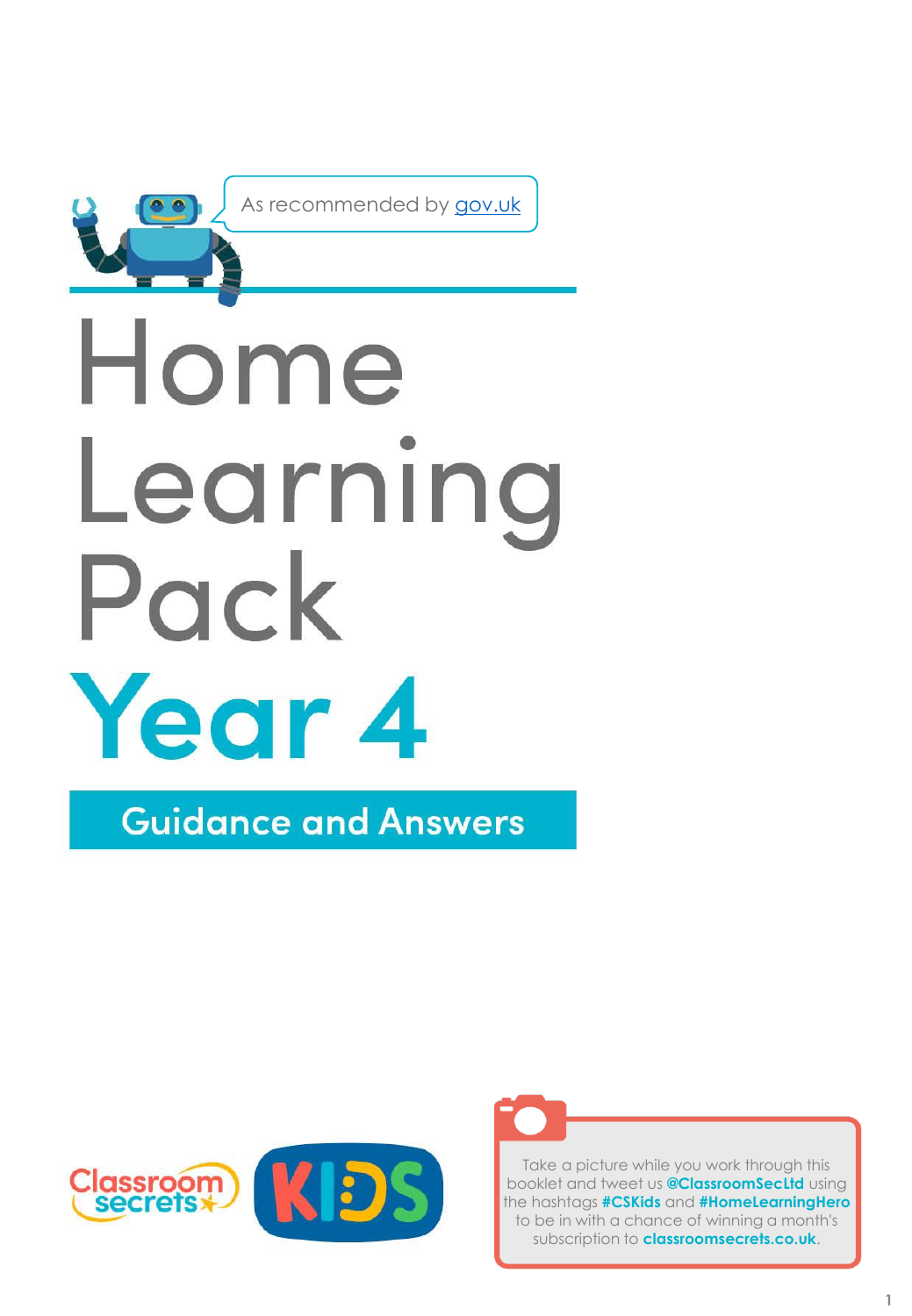# **Year 4 Home Learning Pack – Guidance for Parents**

# **Mathematics**

# **Add Two 4-Digit Numbers 2 Resource Pack** (pages 2-7)

• Independent activity with 3 levels of difficulty

# **Round to the Nearest 1,000 Resource Pack** (pages 8-13)

Independent activity with 3 levels of difficulty

# **Round to the Nearest 1,000 Activity Resource Pack** (page 14)

- Independent activity
- Involves exploring adding amounts to round to the same 1,000

# **Coordinates Picture Activity** (pages 15-17)

- Practical activity involving plotting out coordinates to create a picture
- Use the instructions and complete the grid on page 17
- Join up the coordinates to create a picture

# **Bus Timetable Trail Chaser Activity** (page 18)

• Independent or supported activity to work out journey times from a bus timetable.

# **English**

# **Direct Speech Resource Pack** (pages 19-24)

• Independent activity with 3 levels of difficulty

# **Using Fronted Adverbials Resource Pack** (pages 25-30)

• Independent activity with 3 levels of difficulty

# **'Where Does Our Food Come From?' Guided Reading Activity** (page 31-34)

• Supported activity. Read the text and answer the questions through discussion. Encourage your child to answer the question in full sentences

# **'A Refugee Camp' Non-Text Guided Reading Activity** (page 35-38)

• Supported activity. Discuss the questions and encourage children to write answers about the image.

# **Autobiography Writing Prompt** (page 39-40)

- Independent writing activity. Children may need support and time to discuss their ideas
- Extension: Add drawings or photographs to make a full autobiography

# **Other Resources and Ideas:**

- Go to <https://kids.classroomsecrets.co.uk/> for video tutorials to support the maths in this pack as well as interactive games your child can play
- Access resources for all areas of Year 4 learning including activities just like the ones in this pack for just £4.83 for a full month on [www.classroomsecrets.co.uk](http://www.classroomsecrets.co.uk/)



**Visit kids.classroomsecrets.co.uk for online games to support learning. Join our Group: Coronavirus Home Learning Support for Teachers and Parents**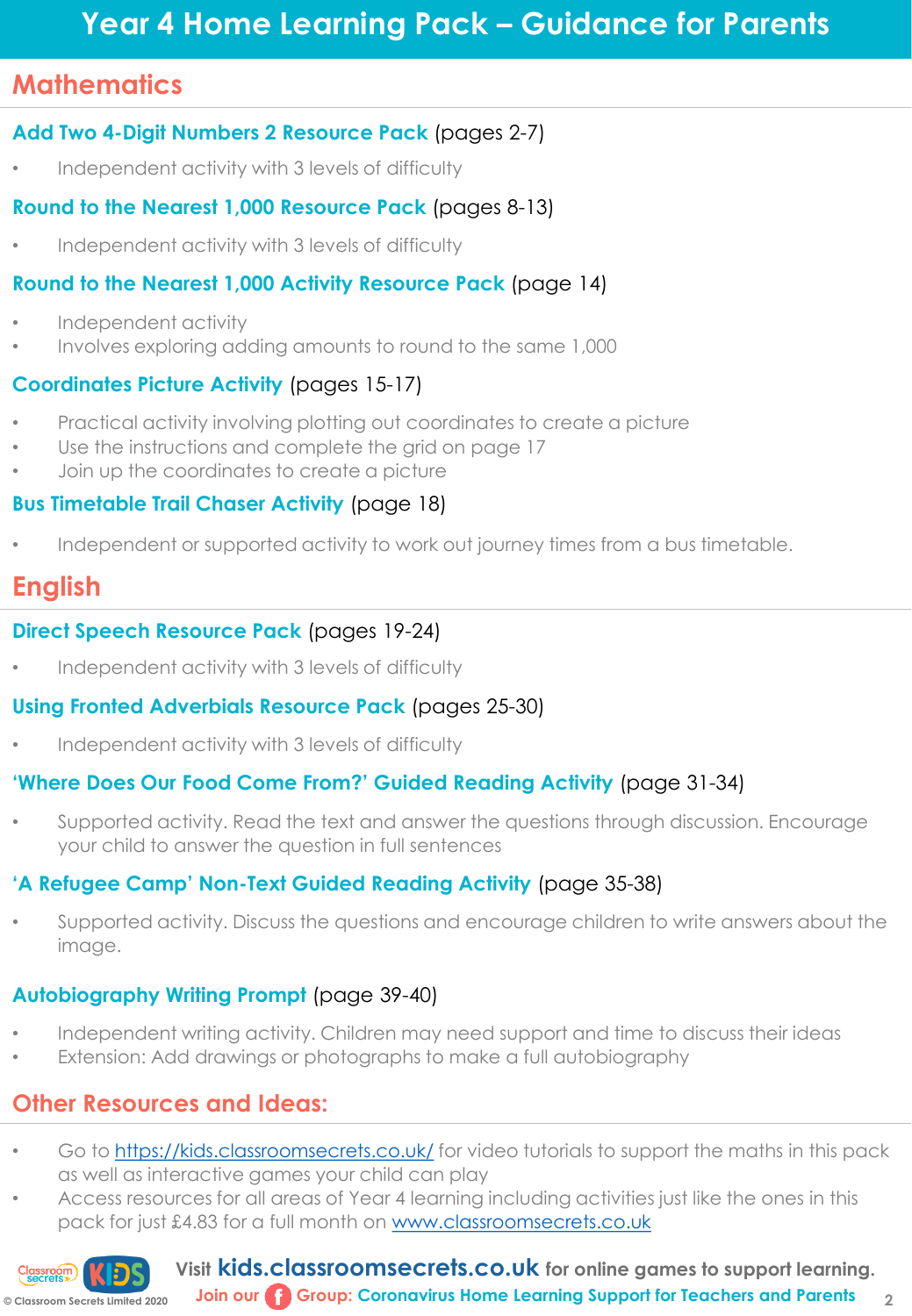# **Differentiated**

Questions with different levels of challenge to meet the needs of all children. In this pack some of the activities have three levels of 'differentiated' challenge:

# *D – Developing*

#### *E – Expected*

### *GD – Greater Depth*

The questions start with Developing and get progressively harder as children work their way towards Greater Depth.

# **VF – Varied Fluency**

Question type in both Mathematics and Grammar, Punctuation and Spelling (GPS) Resource Packs. These questions allow children to practise the same Mathematical or English skill in different ways, resulting in children completing problems with speed and accuracy.

# **RPS – Reasoning and Problem Solving**

Question types in the Mathematics Resource Packs. Reasoning questions involve thinking through mathematical problems logically. It involves explaining or justifying the solution/answer to a problem. Problem solving questions involve children applying their knowledge and skills to an unfamiliar or completely new context.

# **AR – Application and Reasoning**

**Application and reasoning.** Application involves children using their knowledge and skills in an unfamiliar or completely new context. Reasoning questions involve thinking through written problems logically. It involves explaining or justifying the solution/answer to a problem.

# **Fronted Adverbials**

An adverbial is a word or phrase that acts like an adverb in modifying a sentence or verb. Fronted adverbials are words or phrases placed at the beginning of sentences to describe the action that follows.

# **Place Value Counters**

In some of our resources, we have used place value counters which will look something like this:  $\frac{1,000}{100}$  1. Each counter has a 'value' and when put together makes a number, in this case, 1101. In some questions, we have also used Base 10, which look like this: Н. The cube is worth 1,000, the square is worth 100, the stick is worth 10 and the small single cube is worth 1. Again these are used to teach place value which is vital in Primary mathematics. Although used as pictures in our resources, in school, your child quite probably used a physical version of these.

# **Clause**

A clause is a group of words that contain a noun or pronoun (the subject) and a verb (a doing word). A clause is part of a sentence. A main clause contains a subject and verb and makes sense on its own as a sentence.

# **Further Support and Resources**

# **Video Tutorials from Qualified Teachers**

For further support and guidance try our video tutorials for your year group by clicking [this link](https://kids.classroomsecrets.co.uk/category/year-4/video-tutorials-year-4-maths/).

# **More Home Learning Packs**

Weekly learning packs are now in production. Sign up to our mailing list to find out when they're ready by clicking [here.](https://clas.maillist-manage.eu/ua/Optin?od=12ba7e04c3c4&zx=14abd99ebb&lD=155e966aa27e111&n=11699f74f33f36f&sD=155e966aa27e123)



**Visit kids.classroomsecrets.co.uk for online games to support learning.**

# **Join our Group: Coronavirus Home Learning Support for Teachers and Parents**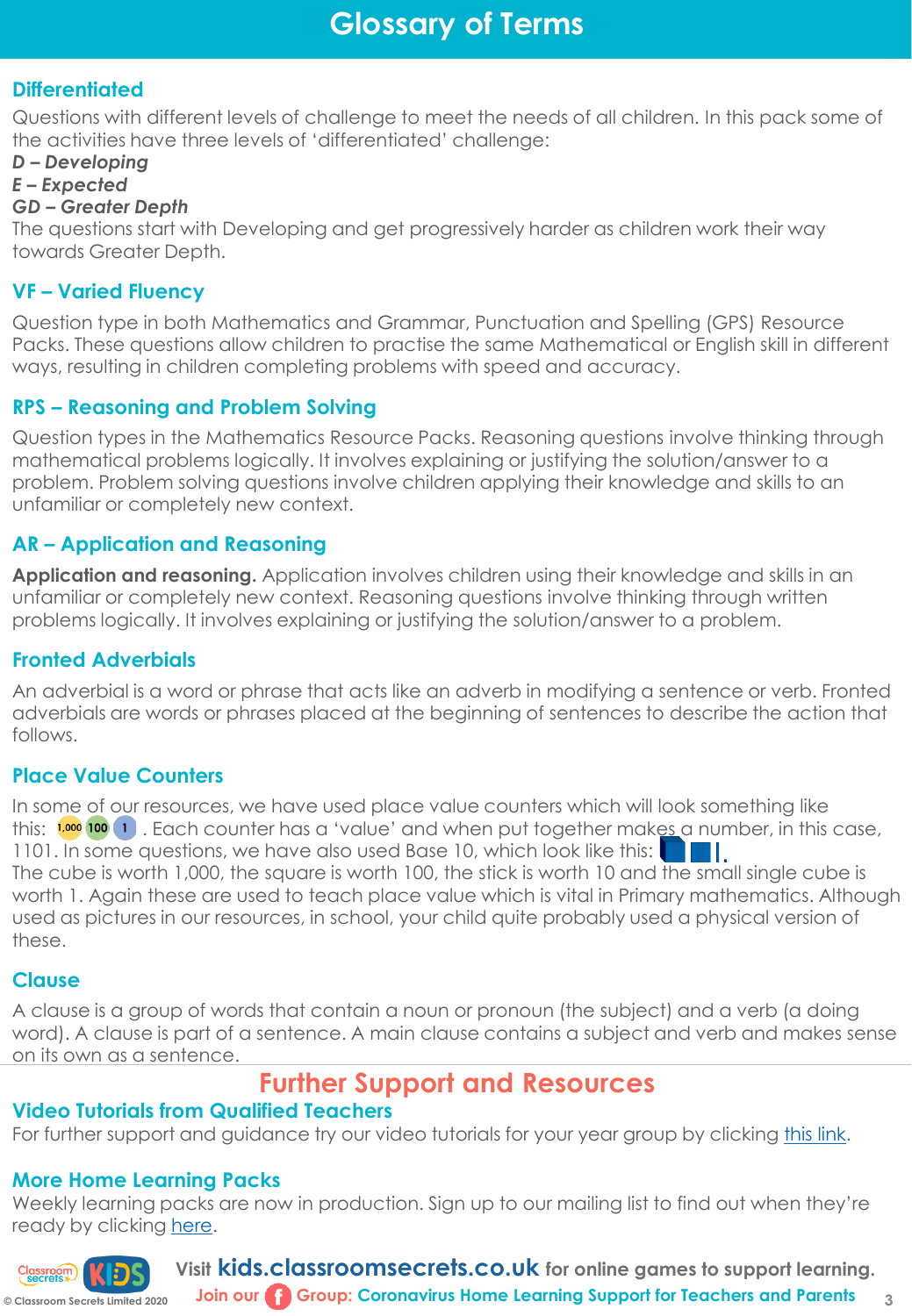**1a. B: 5,550**

**2a. 6**

**3a. 7,473**

**4a. Inserting numbers from 3 to 9 will lead to an exchange. If 5 is used, the answer is 4,842.**

# **D – Reasoning and Problem Solving**

**1a. 2,124 + 1,026 = 3,150 (A and B) 2a. Any number between 5 and 9. 3a. He is correct. An exchange will take place when a 2-digit number is created, so 5 + 6 = 11 needs an exchange.** 

# **Expected Varied Fluency**

**1a. C: 3,108**

**2a. 9**

**3a. 7,863**

**4a. Inserting numbers from 7 to 9 will lead to an exchange. If 7 is used, the answer is 7,908.** 

# **E – Reasoning and Problem Solving**

**1a. 2,420 + 1,611 = 4,031 (C and B) 2a. Pupils must recognise there will be 1 from the previous exchange, so the numbers could be 4 and 0; 3 and 1; 2 and 2.** 

**3a. She is incorrect. The exchange takes place from the ones to the tens**   $(9 + 1 = 10)$ .

# **Greater Depth Varied Fluency**

**1a. A: 8,186 2a. 5 3a. 9,794 4a. The numbers 5 to 9 must be inserted. If 5 is used, A totals 3,809 and B totals 6,469.** 

# **GD – Reasoning and Problem Solving**

**1a. 3,641 + 4,456 = 8,097 2a. Various answers, for example: 9 and 6; 8 and 7. 3a. She is incorrect. The exchange takes** 

# **place from the hundreds to the thousands (700 + 300 = 1,000).**

# **Answers – Add Two 4-Digit Numbers 2 Answers – Add Two 4-Digit Numbers 2**

#### **Developing Varied Fluency 1b. C: 3,684 2b. 6 3b. 6,480 4b. Inserting numbers from 7 to 9 will lead to an exchange. If 8 is used, the answer is 7,661.**

### **D – Reasoning and Problem Solving**

**1b. 1,107 + 2,114 = 3,221 (A and C) 2b. Any number between 4 and 9. 3b. He is incorrect. An exchange will take place when a 2-digit number is created, so 5 + 2 = 7 does not need an exchange.** 

# **Expected Varied Fluency**

**1b. B: 9,377 2b. 9 3b. 8,683 4b. Inserting numbers from 6 to 9 will lead to an exchange. If 6 is used, the answer is 9,069.** 

#### **E – Reasoning and Problem Solving**

**1b. 2,007 + 3213 = 5,220 (A and B) 2b. Pupils must recognise they will need to make 14 in order for there to be an exchange, so the answers could be 9 and 5; 8 and 6; 7 and 7. 3b. She is correct. An exchange will take place because 300 + 800 = 1,100.** 

# **Greater Depth Varied Fluency**

**1b. B: 8,979 2b. 8 3b. 8,639 4b. The number 9 must be inserted. If 9 is used, A totals 6,819 and B totals 9,808.** 

# **GD – Reasoning and Problem Solving**

**1b. 4,612 + 3,821 = 8,433 2b. Pupils must recognise there will be a 1 from the exchange, so the numbers could be 6 and 0; 5 and 1; 4 and 2; 3 and 3. 3b. He is incorrect. The exchange takes place from the tens to the hundreds (60 + 40 = 100)**

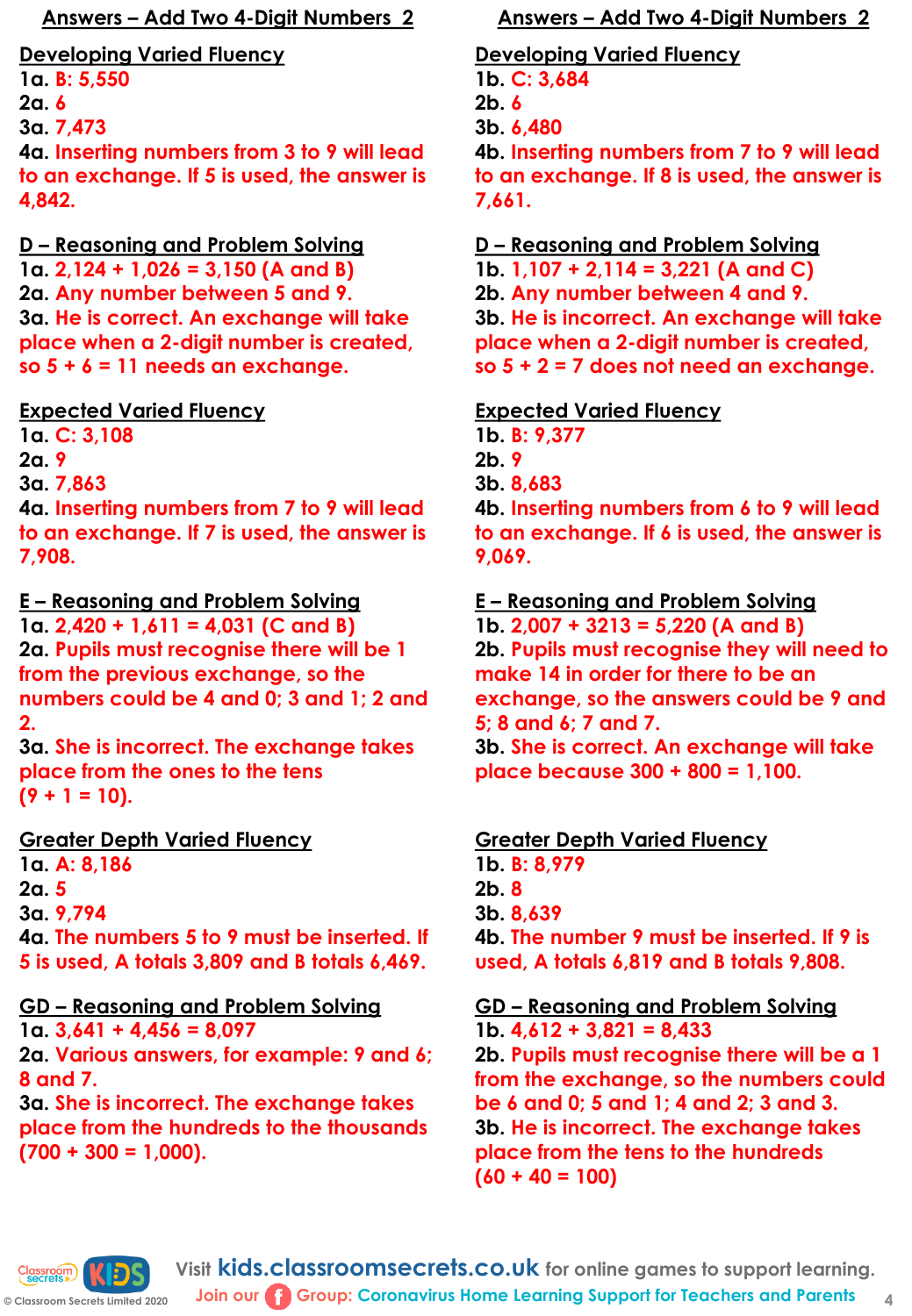- **1a. B, C 2a. 2,000**
- **3a. False, A rounds to 7,000.**
- **4a. Various answers, for example: 3,207**

# **D – Reasoning and Problem Solving**

**1a. A – 2,714, B – 1,875, C – counters (2,231)**

**2a. B is the odd one out because it rounds to 4,000. A and C round to 5,000. 3a. Max is incorrect because 3,148 rounds** 

**down to 3,000 as it has a hundreds value of less than 500.** 

# **Expected Varied Fluency**

**1a. A 2a. 9,000 3a. False, B rounds to 3,000. 4a. Various answers, for example: Eight thousand, three hundred and fifty-eight**

# **E – Reasoning and Problem Solving**

**1a. A – 6,524, B – five thousand, six hundred and one, C – counters (6,101) 2a. C is the odd one out because it rounds to 6,000. A and B round to 5,000. 3a. Chuan is incorrect, because eight thousand, five hundred and five rounds up to 9,000 as it has a hundreds value of 500.** 

# **Greater Depth Varied Fluency**

**1a. A, C 2a. 7,000 3a. False, B rounds to 3,000. 4a. Various answers, for example: Seven thousands, twenty-one hundreds, ten tens and three ones**

# **GD – Reasoning and Problem Solving**

**1a. A – base 10 and counters (3,120), B – three thousand, six hundred and eighteen, C – three thousands and fourteen hundreds**

**2a. C is the odd one out because it rounds to 4,000. A and B round to 3,000.**

**3a. Josh is incorrect because his number is 8,511 which rounds up to 9,000 as it has a hundreds value of 500.** 

# **Answers – Round to the Nearest 1,000 Answers – Round to the Nearest 1,000**

# **Developing Varied Fluency**

- **1b. A**
- **2b. 1,000**
- **3b. False, C rounds to 2,000.**
- **4b. Various answers, for example: 7,674**

# **D – Reasoning and Problem Solving**

**1b. A – 2,961, B – 3,608, C – counters (3,221)**

**2b. C is the odd one out because it rounds to 4,000. A and B round to 5,000. 3b. Saskia is correct because 5,962 rounds up to 6,000 as it has a hundreds value of more than 500.** 

# **Expected Varied Fluency**

**1b. B, C 2b. 5,000 3b. False, A rounds to 3,000. 4b. Various answers, for example: One thousand, five hundred and seventy-four**

# **E – Reasoning and Problem Solving**

**1b. A – five thousand, six hundred and four, B – 6,418, C – counters (5,111) 2b. B is the odd one out because it rounds to 3,000. A and C round to 4,000. 3b. Isabel is correct. Six thousand, seven hundred and eleven rounds up to 7,000 as it has a hundreds value of more than 500.** 

# **Greater Depth Varied Fluency**

**1b. B, C 2b. 4,000 3b. False, C rounds to 2,000. 4b. Various answers, for example: Four thousands, fifteen hundreds, three tens and twelve ones**

**GD – Reasoning and Problem Solving**

**1b. A – two thousands and fifty six tens, B – three thousand, four hundred and ninety nine, C – base 10 and counters (2,112)**

**2b. B is the odd one out because it rounds to 4,000. A and C round to 3,000. 3b. Sophie is incorrect because her number is 2,533 which rounds up to 3,000 as it has a hundreds value of 500.** 

Classroom KD **© Classroom Secrets Limited 2020** **Visit kids.classroomsecrets.co.uk for online games to support learning.**

**Join our Group: Coronavirus Home Learning Support for Teachers and Parents** 5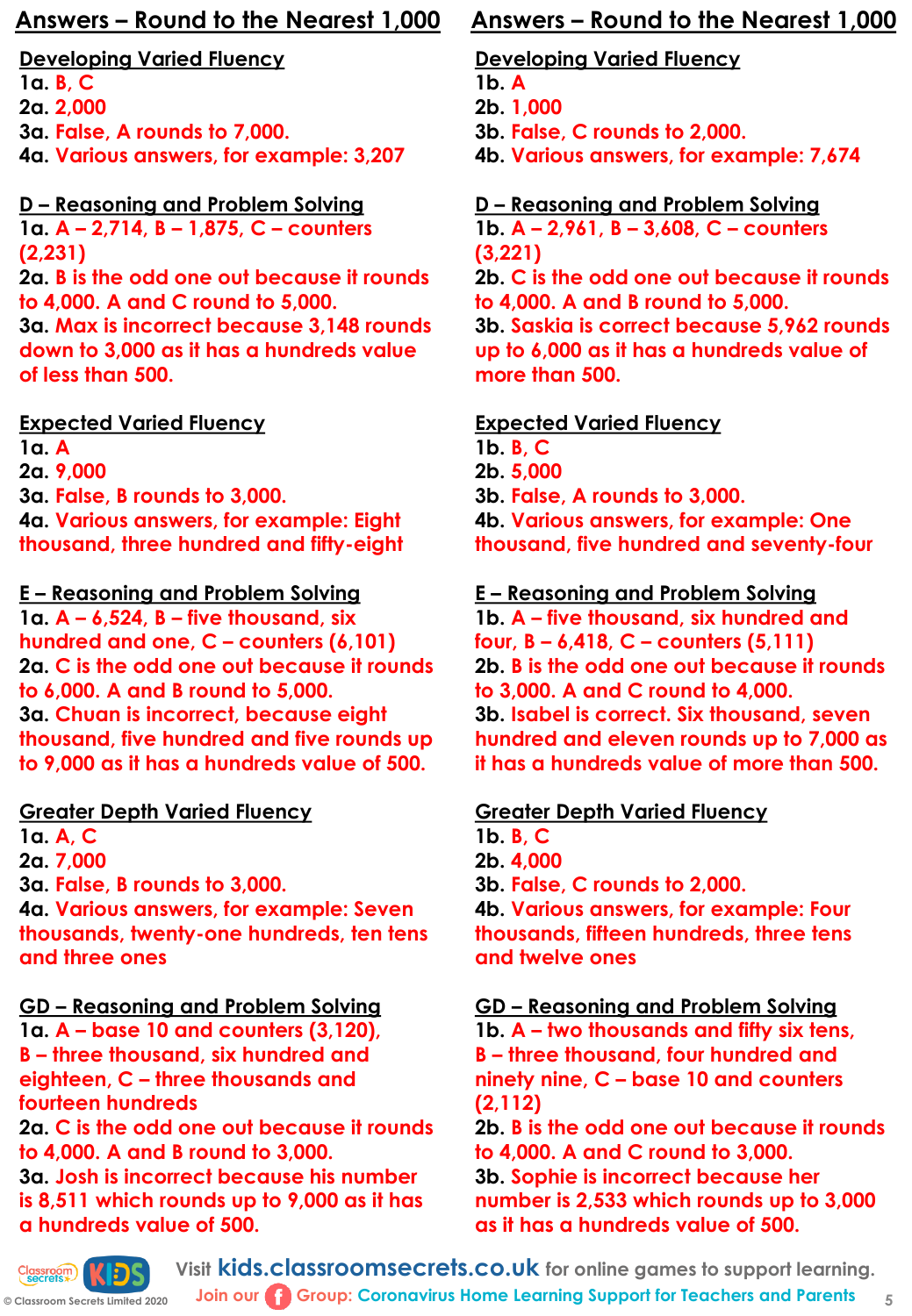**1. Hiro the ninja is trying to solve an ancient puzzle.** 

**He needs to join all of the triangles together, but each pair of numbers that touch need to round to the same 100.**

#### **Various answers, for example:**



**Join our G** Group: Coronavirus Home Learning Support for Teachers and Parents 6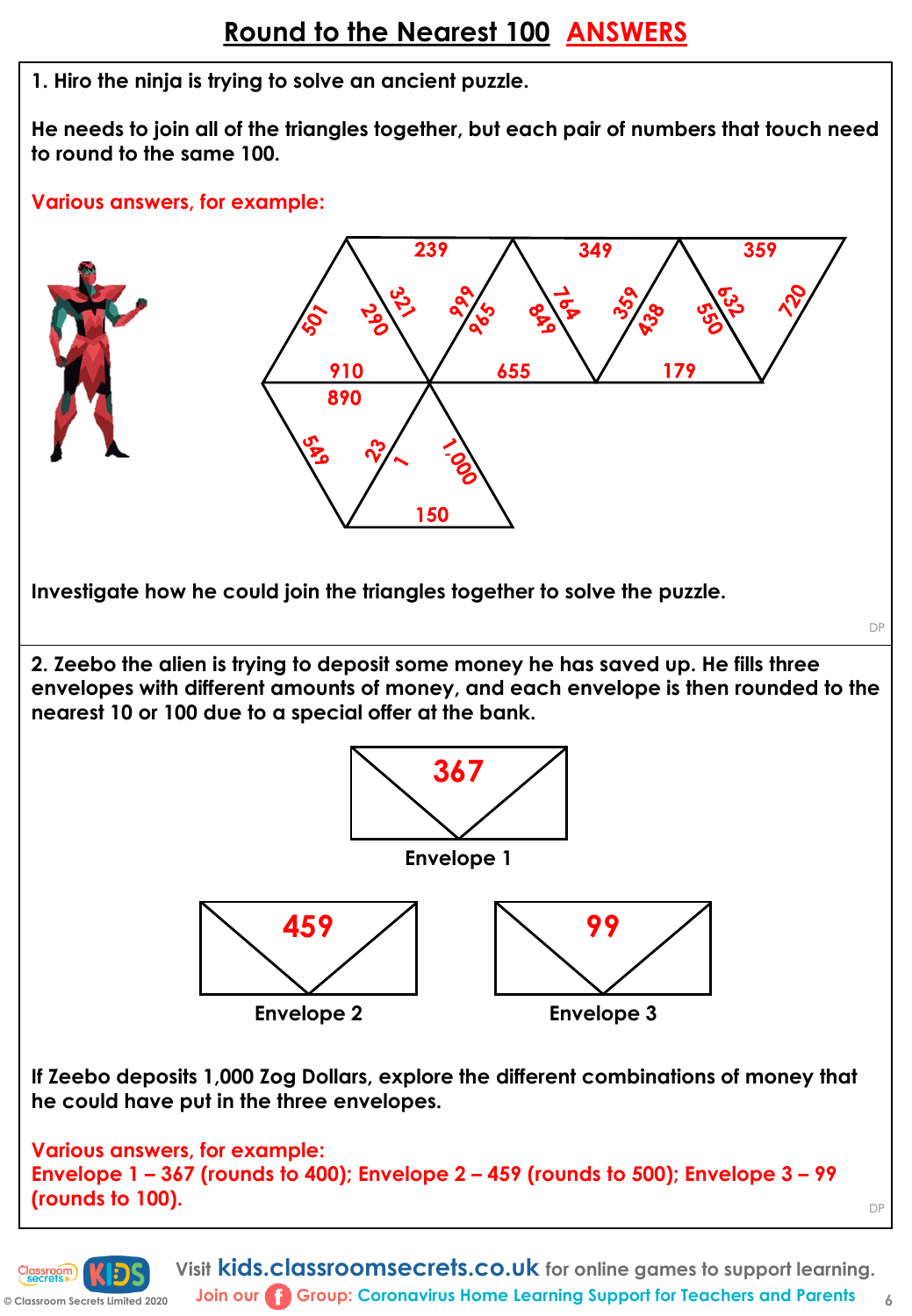© Classroom Secrets Limited 2020 **© Classroom Secrets Limited 2020**



Visit Kids.classroomsecrets.co.uk tor unine games to support learning **kids.classroomsecrets.co.uk for online games to support learning.** Join our **[10** Group: Coronavirus Home Learning Support for Teachers and Parents **Join our Group: Coronavirus Home Learning Support for Teachers and Parents**



<u>Bus Timetable Trail Chaser</u> **Bus Timetable Trail Chaser ANSWERS ANSWERS**

**Start at any shape. Calculate how long that particular journey takes. Find the answer and join them together with a line.** 

Start at ony shape. Calculate how long that paricular journey takes. Find the answer and join them together with a line.

**7**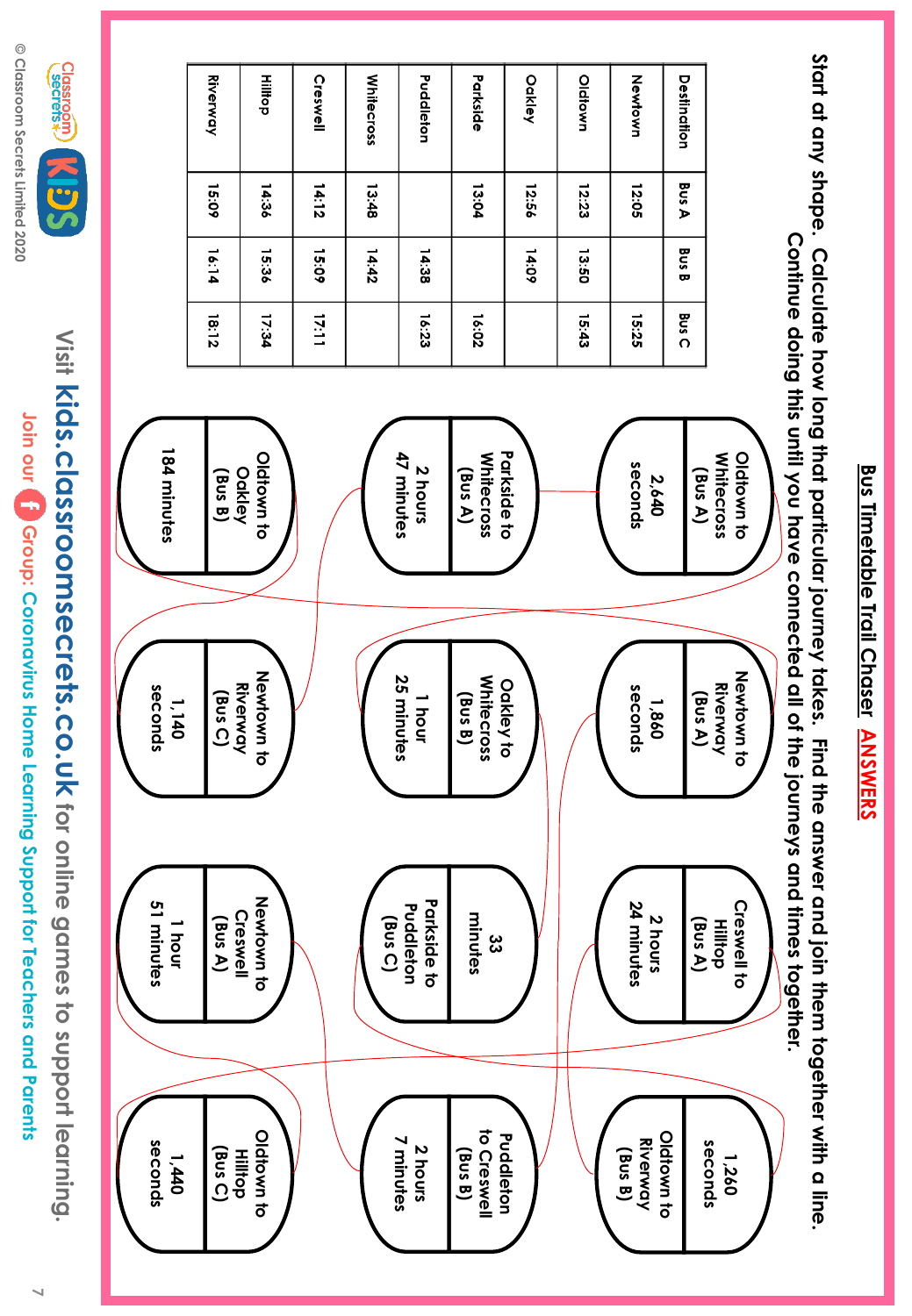**1a. Go and wash your hands, the teacher said.**

**2a. A**

**3a. Inverted commas after 'said' circled.**

**4a. "We could play this game," said Albie.**

#### **D – Application and Reasoning**

**1a. Various answers, for example: "Can I watch television?" asked Tiana. 2a. Various answers, for example: "I'm really sorry," Tom said to his mum. 3a. Suzie is incorrect. 'Said' should not begin with a capital letter.**

#### **Expected Varied Fluency**

**1a. Mum asked, What would you like to drink? 2a. B**

**3a. The inverted commas before and after 'sympathetically' circled.**

**4a. Sally said, "I think we should take our bikes with us."**

#### **E – Application and Reasoning**

**1a. Various answers, for example: "Can I have two scones and a loaf of bread?" the old lady asked the shopkeeper.**

**2a. Mum shouted up the stairs, "You'll have to stop playing soon or the neighbours will complain."**

**3a. Dennis is incorrect. 'Get' should begin with a capital letter.**

#### **Greater Depth Varied Fluency**

**1a. Seb asked, Shall we take the bus? Not today, replied Ally.**

**2a. B**

**3a. Inverted commas after 'Demi' circled. 4a. "I am going to the market." said Adrian, "Would you like anything?" "No thanks," answered his brother.**

# **GD – Application and Reasoning**

**1a. Various answers, for example: "You can go in goal first," suggested Daniel. "No, I don't want to go first," Jacob replied. 2a. Various answers, for example: "I think we should use red paint," Mr Hill said to his wife. "No, it would be too dark," she replied. 3a. Hamid is incorrect. There should be a comma after 'window'.**

# **Answers – Direct Speech Answers – Direct Speech**

**Developing Varied Fluency**

**1b. Can you shut the door? asked Dan. 2b. B**

**3b. Inverted commas after 'up' circled. 4b. "Would you like to go swimming?" he asked.**

#### **D – Application and Reasoning**

**1b. Various answers, for example: "I am going to catch the bus," Lucas said. 2b. Various answers, for example: "Can I have pizza, please?" Kirsten asked. 3b. Viktor is incorrect. The second set of inverted commas should be after the question mark.**

#### **Expected Varied Fluency**

**1b. I would like lemonade, replied the girl. 2b. C**

**3b. The inverted commas after 'raining' and 'Faye' circled.**

**4b. The receptionist bellowed, "Next please!"** 

# **E – Application and Reasoning**

**1b. Various answers, for example: Samuel whispered to Florence, "You're my best friend."**

**2b. Various answers, for example: "Come on slow coach, you'll need to speed up to keep up with me," Joe boasted. 3b. Fiona is correct. The direct speech is within inverted commas.**

# **Greater Depth Varied Fluency**

**1b. I love theme parks, declared Joe. Me too, agreed his sister. 2b. A 3b. Inverted commas after 'down' & 'student'** 

**4b. Imran shouted to his sister, "Can you bring me a drink, please?" "I will," she answered, "but wait a minute."**

# **GD – Application and Reasoning**

**1b. Various answers, for example: "Do you want a cup of tea?" Samira asked her grandma.**

**"Yes please," she replied, "and a biscuit." 2b. Various answers, for example:**

**"1, 2, 3," Tom started counting.**

**Becky whispered, "I'm going behind this rock."**

**3b. Louisa is incorrect. The second set of inverted commas surrounding the first speech should be after the question mark, not before.**



**Visit kids.classroomsecrets.co.uk for online games to support learning. Join our Group: Coronavirus Home Learning Support for Teachers and Parents**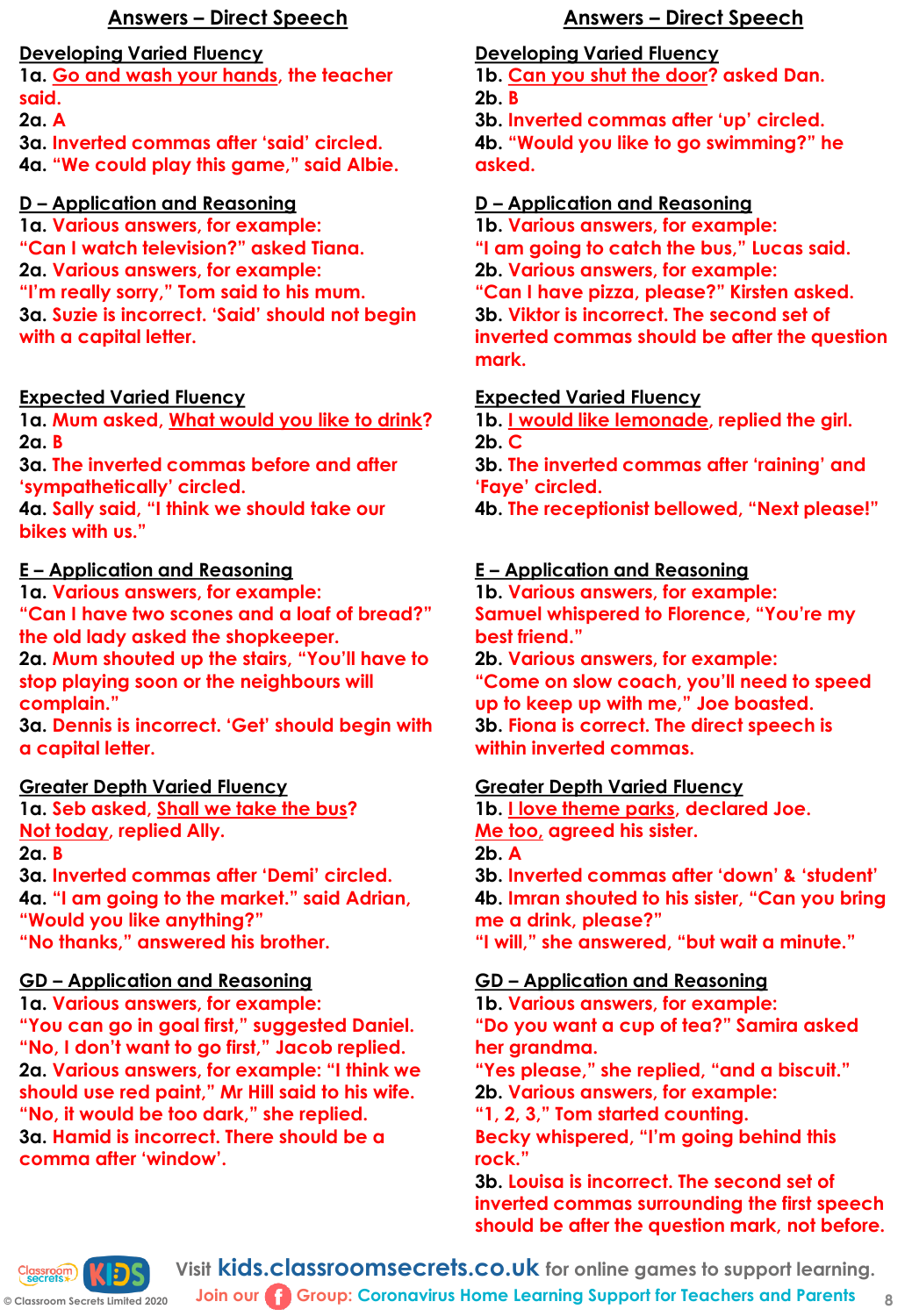**1a. A – 3, B – 1, C – 2**

**2a. Various answers, for example: Under the tree, the creature slept; In the kitchen 3a. C**

**4a. Various answers, for example: Silently, he crept through the darkness; Mysteriously, the lights flickered.**

# **D – Application and Reasoning**

**1a. Once again, the machine would not work 2a. Later on, the tired bear returned. 3a. C because the adverbial tell us when the trophy was won.**

# **Expected Varied Fluency**

**1a. A – 3, B – 2, C – 1** 

**2a. Various answers, for example: On the battlefield, the courageous soldiers were ready. 3a. A**

**4a. Various answers, for example: In the early morning mist, the glassy lake sparkled.** 

# **E – Application and Reasoning**

**1a. As carefully as possible, they formed their secret plan and didn't tell a soul.** 

**2a. Deep within its lair, the hungry wolf awoke. 3a. C because it is in the correct tense, it describes how the person walked along the tightrope and the correct punctuation has been used.**

# **Greater Depth Varied Fluency**

# **1a. A – E – 1, B – D – 3, C – F – 2**

**2a. Various answers, for example: In the dead of night, from deep underground, the hideous beast broke free from its lair.**

**3a. A, C**

**4a. Various answers, for example: As the clock struck midnight, glancing anxiously at the door, Jack waited for his friends to emerge from the room they had entered almost three hours ago.**

# **Application and Reasoning**

**1a. While under intense pressure from the police, he hesitantly made his confession with the light shining in his face.** 

**2a. Various answers, sentences must have at least two appropriate fronted adverbials which are punctuated correctly, for example: The next morning, full of excitement, the children visited the dinosaur museum in the next town.**

**3a. A because two fronted adverbials have been used with the correct punctation to describe when the cottage existed.** 

# **Answers – Using Fronted Adverbials Answers – Using Fronted Adverbials**

# **Developing Varied Fluency**

**1b. A – 2, B – 3, C – 1 2b. Various answers, for example: Nervously, the man ran; Happily, they all cheered. 3b. B**

**4b. Various answers, for example: Sometimes, Raj visits his grandma; Gently, the wind blew the leaves.**

# **D – Application and Reasoning**

**1b. Yesterday, I went on a nature walk. 2b. Usually, we have supper before bedtime. 3b. A because the adverbial tells us how the bells are ringing out.**

#### **Expected Varied Fluency**

**1b. A – 1, B – 3, C – 2**

**2b. Various answers, for example: Waving his wand vigorously, the magician cast his spell. 3b. B**

**4b. Various answers, for example: Trembling with fear, we hid until the danger passed.**

#### **E – Application and Reasoning**

**1b. As quickly as he possibly could, Bob cycled to school but he was still late. 2b. When nobody was looking, they all crept** 

**forwards.**

**3b. B because it is in the correct tense, it describes where the children are and the correct punctuation has been used.**

# **Greater Depth Varied Fluency**

#### **1b. A – F – 1, B – D – 3, C – E – 2**

**2b. Various answers, for example: From inside the great hall, with great gusto, the musicians played and the choir sang.**

**3b. A, B**

**4b. Various answers, for example: Disobeying his mother and deciding not to wait any longer, Fiaz unlocked his bedroom window and carefully made his way out of the garden.**

# **Application and Reasoning**

**1b. Jousting ferociously against the enemy, with the king watching from afar, the brave knights fought in the castle grounds.** 

**2b. Various answers, sentences must have at least two appropriate fronted adverbials which are punctuated correctly, for example: Finally, after much anticipation, the circus was open and the children couldn't wait to visit.** 

**3b. C because two fronted adverbials have been used with the correct punctation to describe when and how the boy unlocked the door.**



**Visit kids.classroomsecrets.co.uk for online games to support learning. Join our Group: Coronavirus Home Learning Support for Teachers and Parents**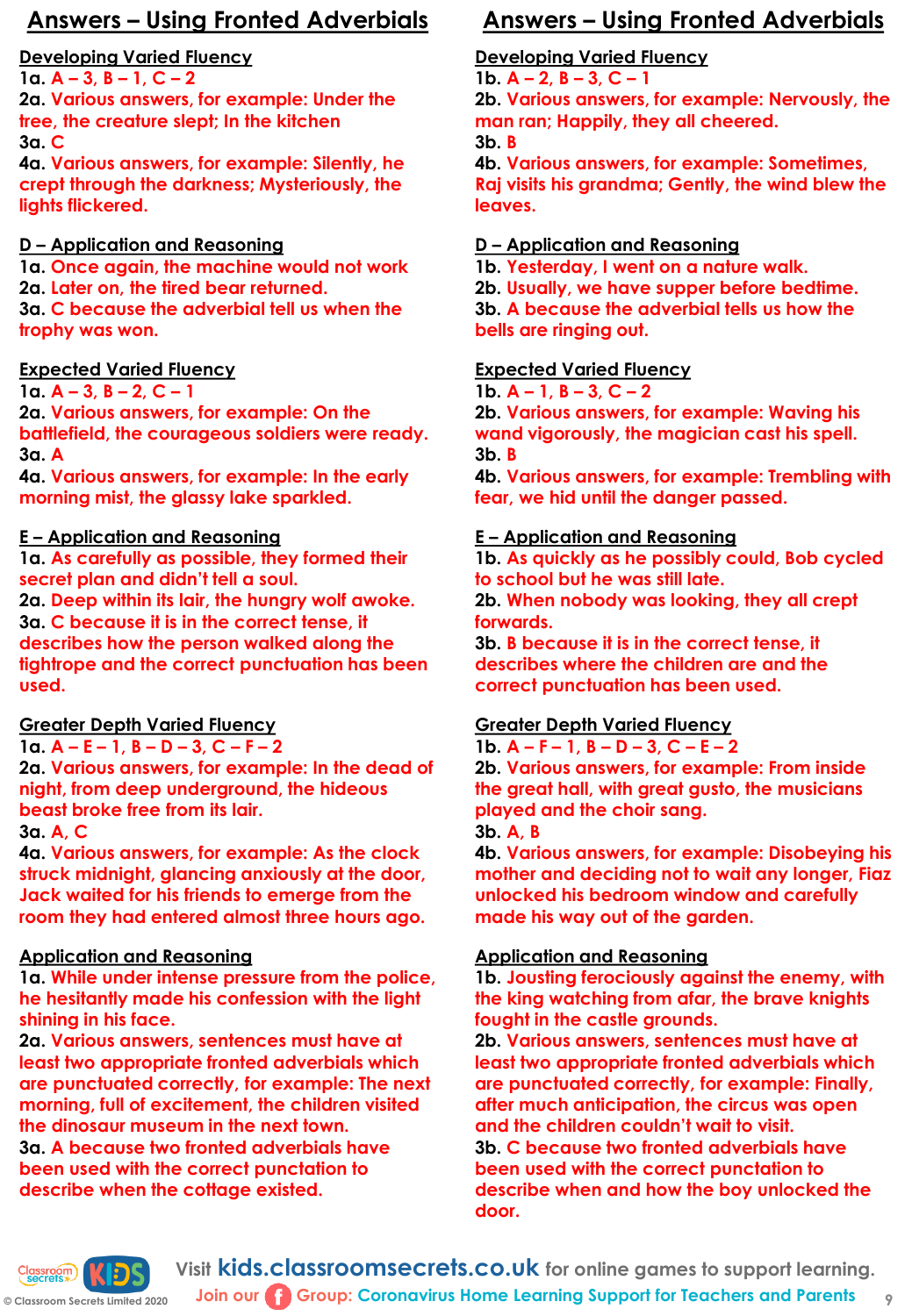**Section A**

**Use the information from the text to determine whether the statement is true or false.**

**The survey was carried out by the British Nutrition Foundation. True**

**Cheese comes from a plant. False**

**Pasta is made from dough, a bit like bread. True**

**Tomatoes grow on a plant. True**

**Fish fingers are usually made from trout or swordfish. False**

**Some city-living children believe that a cow is the size of a double decker bus. True**

**Many children say they don't know very much about healthy eating. False**

**Section B**

- **1. Who did the British Nutrition Foundation question about where our food comes from? children**
- **2. What is the cheese made from buffalo's milk called? mozzarella**
- **3. What did some of the children that were questioned think pasta was made from? animals**
- **4. Tomatoes grow above the ground, on a plant. Name a vegetable that grows under the ground. carrot (also allow other correct answers like potatoes)**
- **5. What are the two most common fish that are used in fish fingers? haddock and cod**
- **6. Why haven't some children ever seen a cow? They live in cities.**
- **7. Many children say they know lots about healthy eating but do not follow it. Why do you think that is? Personal answer**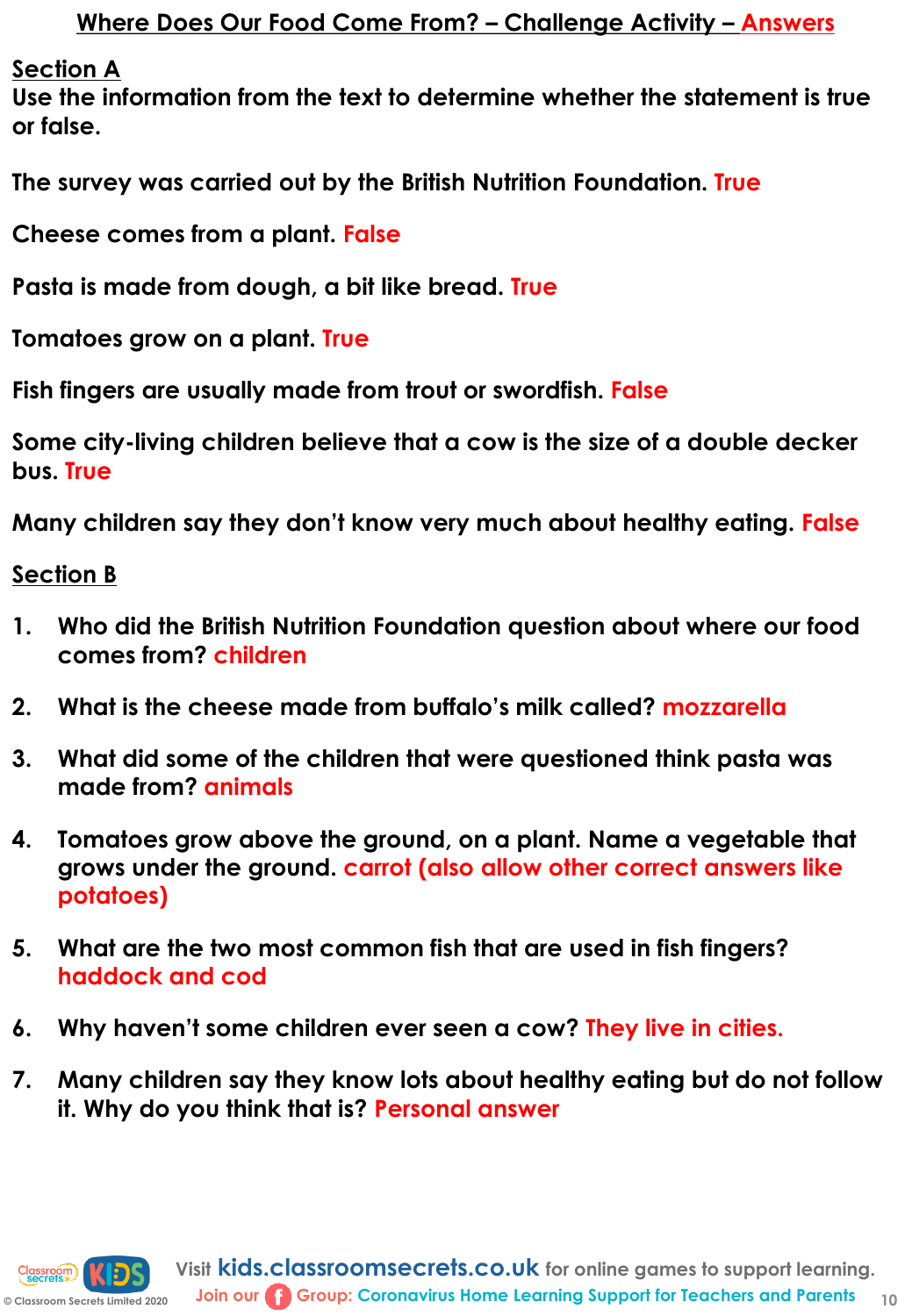# **A Refugee Camp – Follow-Up Work – Answers**

**Why might people be living in a camp like this? They are fleeing war-torn countries and hoping to find a better life.**

**Describe the photo in your own words. The image shows a refugee camp with a large quantity of make-shift tents which have been pitched close together. The tents are made from a range of materials. There are a small number of people, including children, who can be seen in and amongst the tents.**

**What have the tents been made from? Blankets, sheets and tarpaulin which has been propped up by wood and tied together.**

**State TWO facts and TWO opinions about this photo. Fact: The majority of tents are made from sheets and wooden sticks. Opinion: It would be uncomfortable sleeping in those tents.**

**List 5 nouns that you can see in this photo. Various responses – could include: people, washing, plastic chair, wooden box, tents.**

**How does this photo make you feel? Various personal responses with explanations linked to the photo.** 

**What do you think it is like living in this camp? Various responses which might include both negative and positive comments, i.e. It is very overcrowded and the children have no where to play so they may get bored. The children may feel safe as they are no longer living in a country that is at war.**

**What might this photo be used for? Various responses – might include: news/newspaper report about refugees; information text about the life of refugees; poster to help raise awareness and support for refugees.**

**This photo was taken on a sunny day. Describe what you think it would be like in the camp if it had been raining. Various responses – might include: cold, muddy, depressing, etc.**

**Using only the resources they have available, how could this camp be improved? Various responses – might include: organising the tents into rows so that it is easier to move around the camp; having a central area to socialise, etc.**